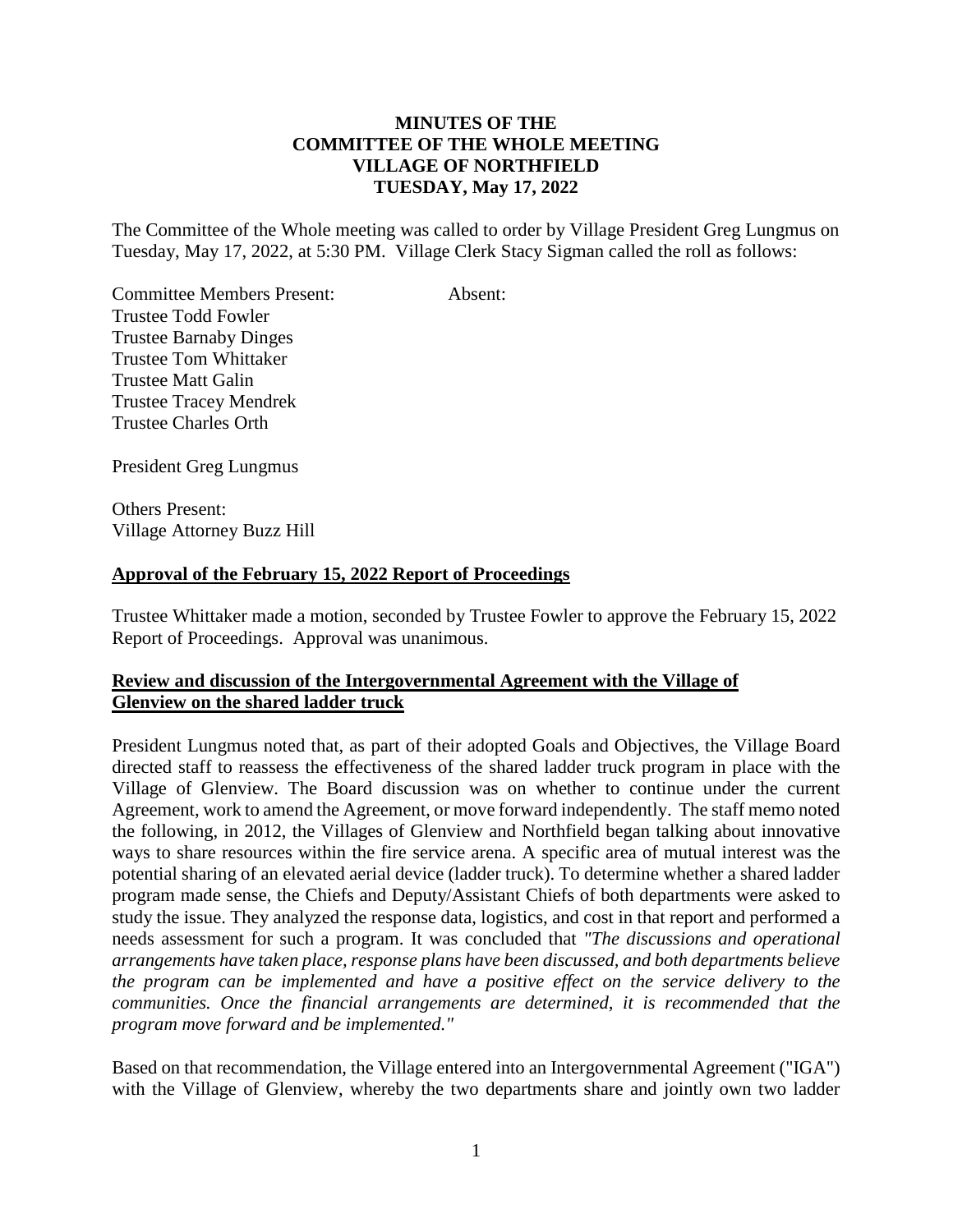trucks. As is set forth in the Agreement, these two ladder trucks consist of a Primary Truck and a Secondary Truck. Under the IGA, the Primary Truck was purchased new in 2012 and is housed and operated from Glenview's Patriot Blvd station. The Secondary Truck was already in use at the time of execution of the IGA and is housed and operated from the Northfield station. The cost of purchasing and maintaining a Primary and Secondary Truck is shared between the two communities on a 90% Glenview/ 10% Northfield ratio. This ratio was based on the three years of response data at the time of execution of the IGA. The IGA does not have an expiration date but can be canceled by either party upon two years' notice.

A series of operational changes went into effect after the IGA was approved to improve efficiencies and ensure both communities had a ladder truck when needed. The most important of these changes was that Glenview is the primary provider of a ladder truck response under the current program when Northfield needs one. Glenview responds to Northfield with a ladder truck and crew on all calls that require a ladder truck. The Glenview ladder truck is automatically dispatched to all Code 3 and 4 calls. Glenview responds to the scene with the Primary Truck when such a call occurs. If the Primary Truck is out of service, Glenview picks up the Secondary Truck from Northfield and then uses that piece of equipment to respond to a fire in either community.

Even though the Secondary Truck is ordinarily present in Northfield, the team does not deploy it to Northfield calls - on the initial alarm. The team members respond with the regular fire engine, and the Glenview crew responds with the Primary Ladder Truck. The Secondary Truck is a backup vehicle for the Primary Truck. The Northfield team uses the Secondary Truck to respond to mutual aid ladder truck calls in other communities such as Winnetka and Glencoe and an additional truck if needed in Northfield.

Ladder trucks are used at fire scenes for vertical ventilation to release heated gasses and smoke at tactical fire ground operations to allow interior companies to get to the base of a fire. They are also used in high-rise/tall building operations and when dealing with larger two and three-story homes where roof access is impossible by ground ladders. Northfield is fortunate to be a member of MABAS Division 3, as there are 17 ladder trucks in the Division that can be called upon when needed.

President Lungmus asked Trustee Whittaker to start the discussion as he was one of the key Board members that requested the truck contract be assessed. Trustee Whittaker remarked that the secondary truck has frequently not been present in Northfield over the last few years. He struggles because if it is not there an average of six months a year, the question is how does it benefit Northfield? Trustee Whittaker noted three primary concerns: safety, the benefit to residents, and the overall financial obligation. From a safety aspect, if the ladder truck is frequently not present, how well versed are the members on using it. From a resident's perspective, how does sharing a truck benefit them because Northfield is only guaranteed a ladder truck if it is available. From a financial perspective, the maintenance costs are concerning because the primary truck has had many issues. He believed there were issues with the contractual agreement with Glenview, such as not being consulted on the specifications of the new replacement truck. He noted that if something is wrong with the Intergovernmental Agreement, it was a 2-year process to get out of it. He remarked that Northfield has access to other ladder trucks with surrounding communities through Automatic or Mutual Aid. He thought a financial burden was being placed on the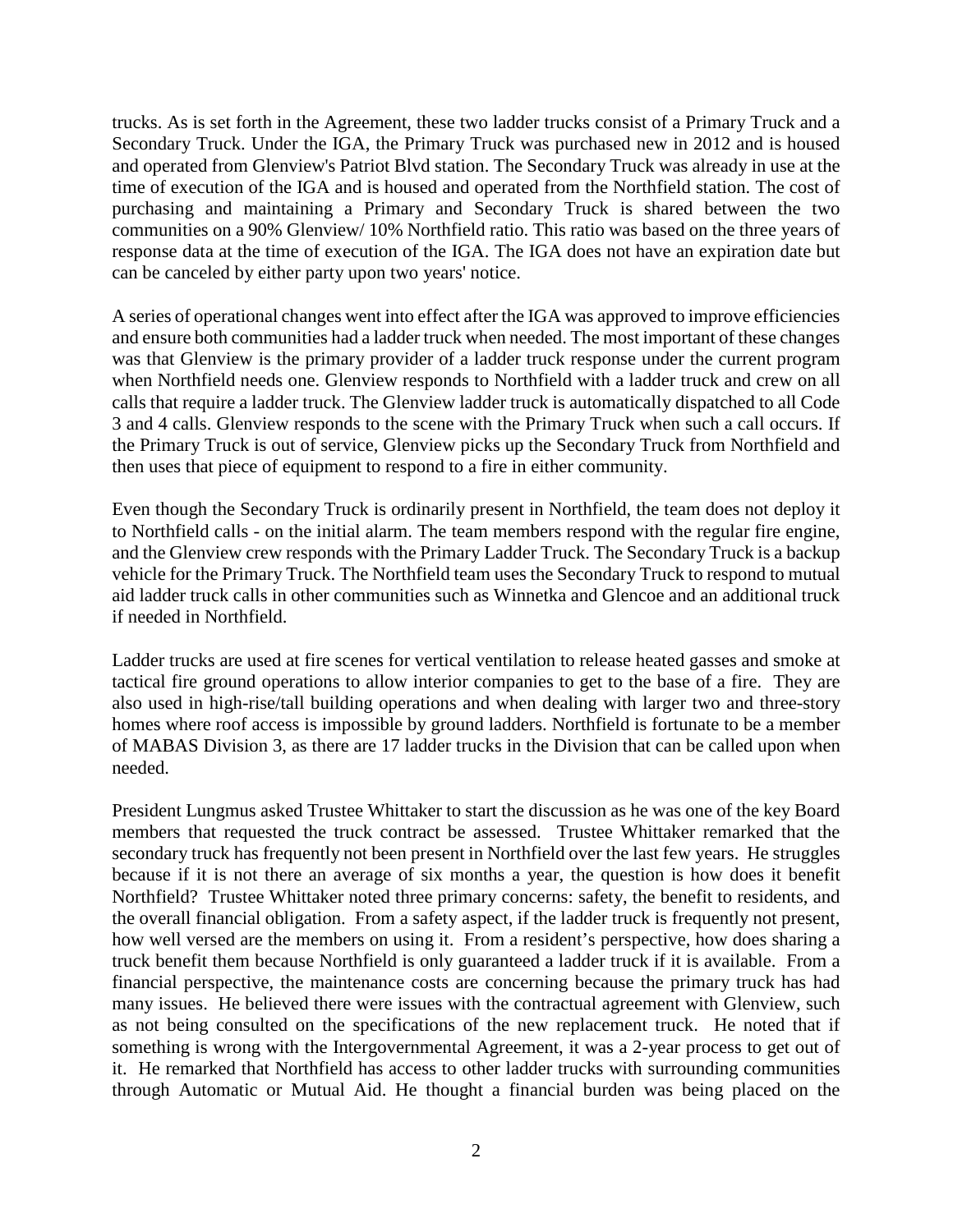Northfield residents because they were essentially paying for a reserve piece of equipment to be stored in their firehouse. Trustee Whittaker believed that Glenview should be paying Northfield because the IGA only benefited them. He felt that there were breaches in the IGA and that it was not reliable. He felt that the Primary 2012 truck that Northfield would be getting next could be troublesome. He thought Northfield needed to look into owning their own truck. The costs would be much higher than 10% but the benefits would be much greater.

President Lungmus noted that when he first became aware of this IGA, he thought the whole approach was brilliant. He did recognize that the primary truck has been a "lemon" and has been in the shop for repairs a lot but noted that unfortunately sometimes this happens with equipment and is not either town's fault.

Fire Chief Nystrand stated he was aware of only a couple of breaches in the Intergovernmental Agreement and those were outlined in his memo.

Tom Burke, Assistant Fire-Rescue Chief, stated that he was talking to Glenview about the replacement truck before they decided to push it out another year. When he became aware it had not been budgeted by Glenview, he notified the Village Manager. She in turn contacted Glenview's Village Manager who then directed his team to order a new truck. Mr. Burke stressed that Northfield is guaranteed a ladder truck and if at any time the primary or secondary truck is unavailable, Red will provide a ladder truck from another community and as Trustee Whittaker noted, there are 17 other trucks in the area.

Trustee Mendrek stated that there was a lot of inside fire station "shop" talk and she requested that the department chiefs tell the Board what was appropriate so there was a better understanding.

Village Attorney Hill stated that he thought Trustee Whittaker had said that if one party breaches the Intergovernmental Agreement that takes 2 years to get out of it the contract. He stressed that this was not the case. If one party breaches the agreement, there is a 30-day cure period and if they do not cure it, there is an additional 15-day period, so the timeframe is actually 45 days. The twoyear clause to get out of the agreement is if either party wants to do so, not for cause.

Trustee Mendrek remarked that the Board has one of three choices to make and noted that the Chief and Assistant Chief, as noted in their memo, are recommending continuing under the current Agreement. She questioned how safety, benefit to the residents, and the overall financial obligation impact the three choices at hand. Trustee Mendrek was especially concerned about the safety and whether something unsafe had happened because Northfield did or did not have the ladder truck.

Trustee Orth stated that safety comes into play because the secondary truck seems to be rarely at the Northfield fire station. The members of the fire station need to train on the ladder truck because it is very specialized and this is difficult when it is rarely there. There is also the issue that when a ladder truck is needed at a fire, response time is critical. There are other ladder trucks available in the area, but they take longer to get to the emergency, and sometimes timing is essential to saving lives. If engine trucks or ambulances get there first and block the access, the out-of-town ladder trucks might have difficulty getting close to the fire. He also believed that Art Amidei,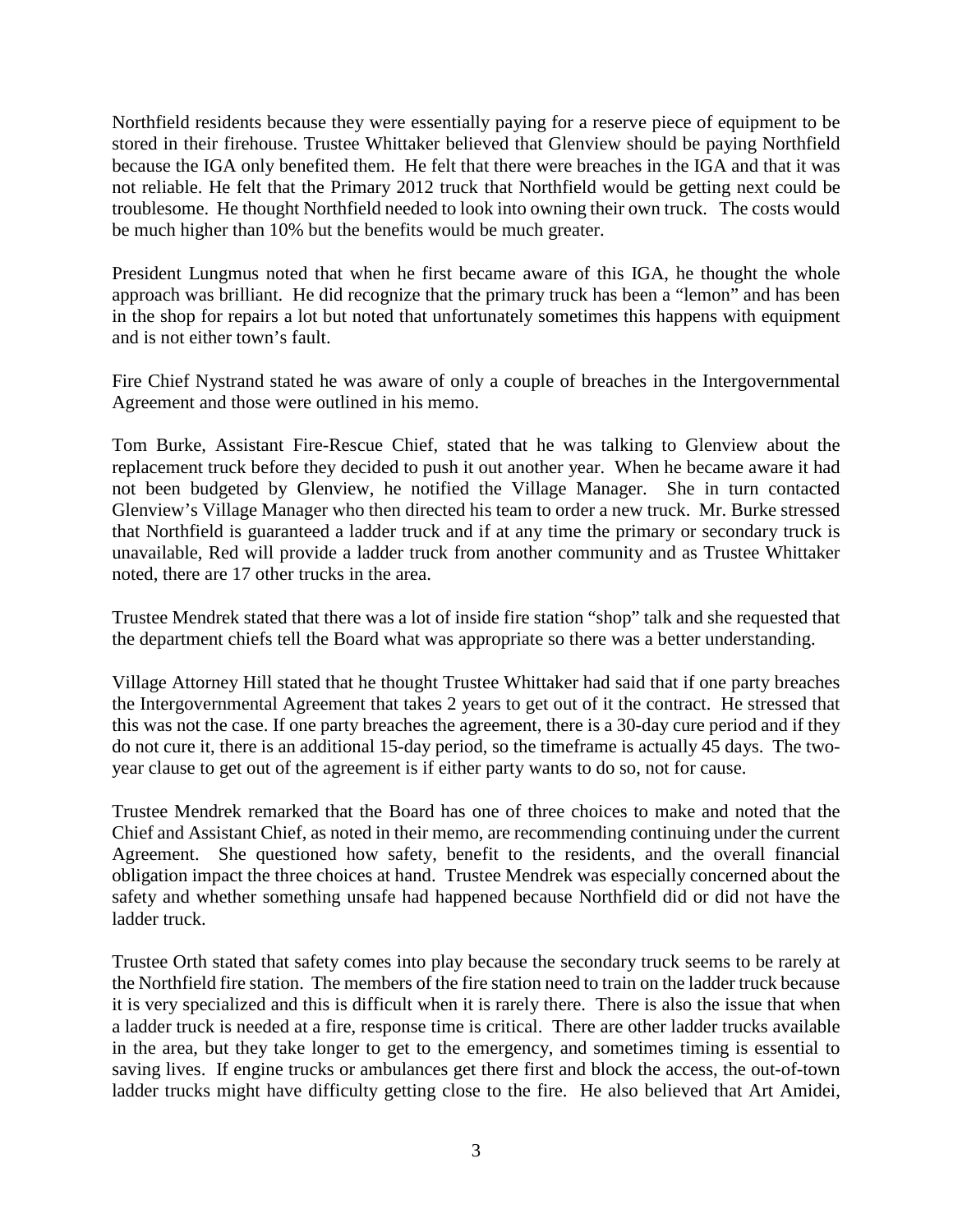Northfield's head mechanic, should give his opinion on the condition of the primary and secondary ladder trucks and whether they are safe.

President Lungmus noted that Trustee Orth was questioning if the primary ladder truck, which Northfield will eventually receive as part of this agreement, is a safe vehicle. President Lungmus asked Chief Nystrand whether he felt the primary and secondary ladder trucks were safe.

Chief Nystrand replied that he believed that they are safe and that everything that needed to be done had been repaired on the primary truck.

Trustee Orth stated the ladder truck was out of the station more than it was in the station which was a problem. He did not believe that it was a good agreement.

Trustee Galin inquired what other small towns do and how does Northfield's current agreement compare to theirs.

Chief Nystrand replied that the agreement that Northfield has with Glenview is unique to the fire service. Chief Nystrand stated that in 2012 when Northfield's old ladder truck was due to be replaced, he could not justify the huge replacement cost based on the limited statistics of usage in Northfield. He originally tried to work with Winnetka and Wilmette to get an agreement with a shared truck purchase but nothing evolved. He then reached out to Glenview and he and Assistant Chief Burke gathered the data and developed the existing agreement. He believes the program works both financially and safely for Northfield. It allows Northfield to still have a ladder truck and reduces the cost of that by 90%. He also noted that over the years the staffing in the Northfield Fire Department has changed quite a bit. Prior to 2004, the Village operated on a paid per call basis. When a call came in, team members were paged, and those who were available responded to the station and staffed the equipment. In 2004, to ensure a more consistent response, the department changed to a Paid on Premise Program. Under that program, 6 people are housed at the station to staff the engine/squad and the ambulance. The department does not have staffing to run the ladder truck and the engine. If the reserve truck is at the station, the shift supervisor can make the call to take the ladder truck over the engine. Primarily, we use the reserve ladder truck in mutual aid calls. He noted that the Red Center has predetermined responses, so Northfield always gets a ladder truck when necessary.

Assistant Chief Burke noted another benefit of the program is that when Northfield receives the Primary truck that it will be fully equipped with sophisticated equipment such as extrication capabilities. The same was true with the initial truck.

President Lungmus stated the primary truck has been renovated with a new engine and other critical components so the 10% cost makes sense.

Trustee Whittaker noted that extrication equipment is available on the engine/squad as well.

Trustee Galin asked what choice Trustees Whittaker and Orth would select since they have past firefighter experience.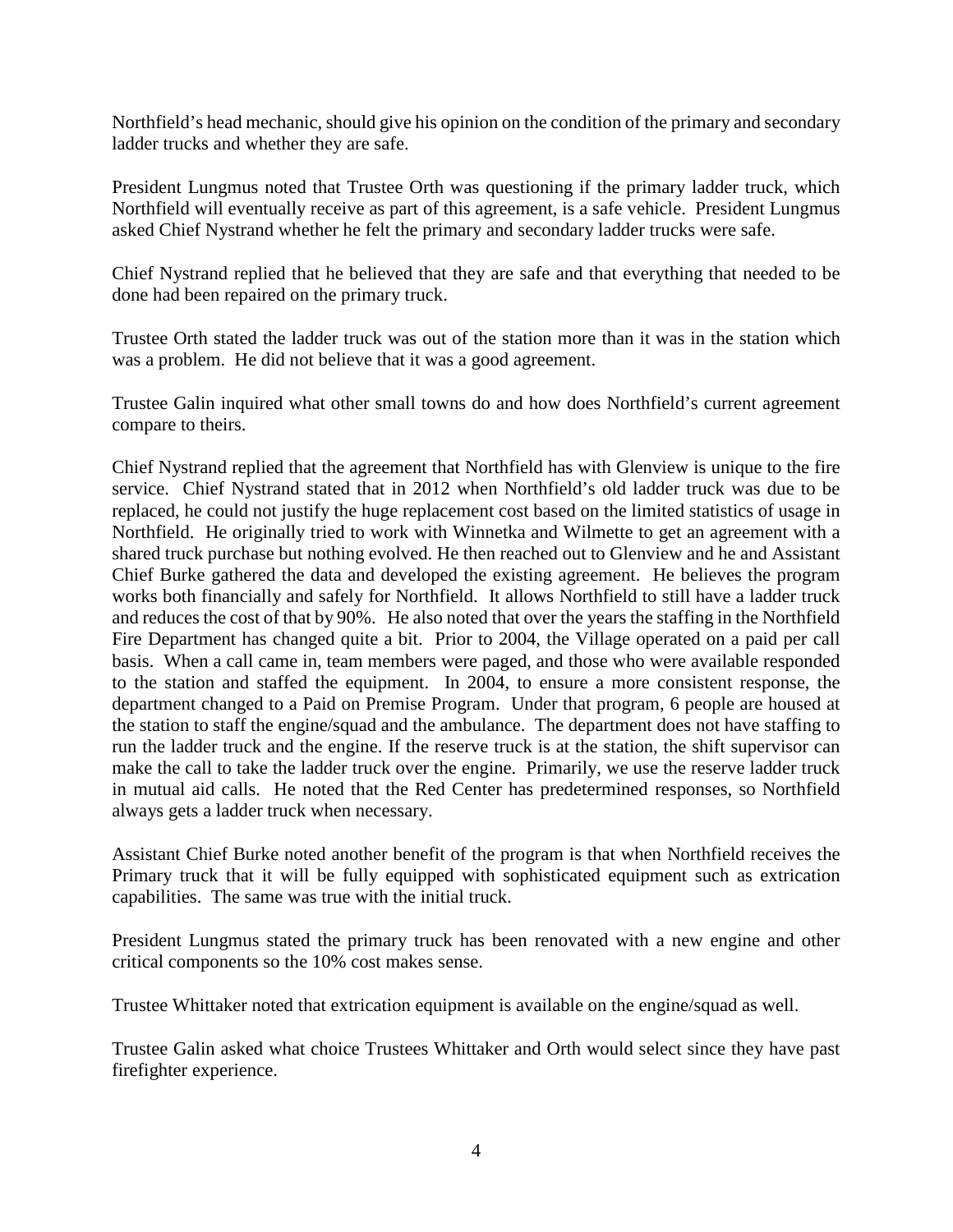Trustee Whittaker replied that if it was made clear that the current agreement was the best option, this would have been left alone. He believes if the executive fire team feels that Northfield should have its own ladder truck, that option should be budgeted. Trustee Whittaker personally was in favor of Northfield owning their own ladder truck.

Trustee Orth verified that the delivery of the new primary truck will be in 2024. He was in favor of Northfield owning their ladder truck for safety reasons and to provide the best possible equipment for the firefighters. He emphasized there were many ways to finance a ladder truck.

Trustee Fowler thanked the department for the report and thanked Trustee Whittaker and Trustee Orth for their past service in the fire department. He stressed that the Village hired Chief Nystrand as a professional and as members of the Village Board, their purpose is to advise and consent, not to mandate or even get involved in operational decisions. He emphasized that he trusted Chief Nystrand's opinion and that he reports to Village Manager Sigman. If there is a problem with the IGA or anything, the Board should be hearing about it from them. Trustee Fowler believed that they were questioning Chief Nystrand's ability to do his job since it had been stated that it was a bad agreement and the Village's safety and our team members' safety were being compromised. Trustee Fowler emphasized that Chief Nystrand is running the show in the Fire/Rescue department and it is clear in Chief Nystrand's report that he recommended continuing with the program and not owning our truck. If Chief Nystrand believed that Northfield needed their own ladder truck, he would be completely in favor of it. His recommendation was not to do this.

Trustee Orth replied that he was not questioning Chief Nystrand's or Assistant Chief Burke's authority but simply felt that Northfield owning their own ladder truck was the best option.

Chief Nystrand reiterated that he and Assistant Chief Burke recommended no change in the intergovernmental agreement with Glenview. If for some reason the Village Board decided they wanted to get out of the agreement, he would recommend to have no ladder truck in the Northfield station.

Trustee Whittaker questioned whether Chief Nystrand was saying he didn't think a ladder truck was needed at all.

Chief Nystrand replied that the department currently does not always have staffing for the ladder truck and they can rely on mutual aid. However, having the ladder truck agreement with Glenview gives the Department more tools in the toolkit that can be accessed when it is there. He acknowledged that the primary truck has had many issues but since it has basically been rebuilt, so when it does come to Northfield, it will be like new. Chief Nystrand stressed the safety issue raised and indicated that he did not believe the shared truck program created any safety issues for the public or firefighters. He stressed that when the secondary truck is present, the members of the department absolutely train on how to operate and use it. He noted that he felt that it would fiscally irresponsible if the intergovernmental agreement with Glenview did not work for the Village of Northfield to purchase a \$1.5 million piece of equipment that would sit in the station most of the time. He noted that with mutual aid and the other resources in the area, Northfield residents would not be put in harm's way.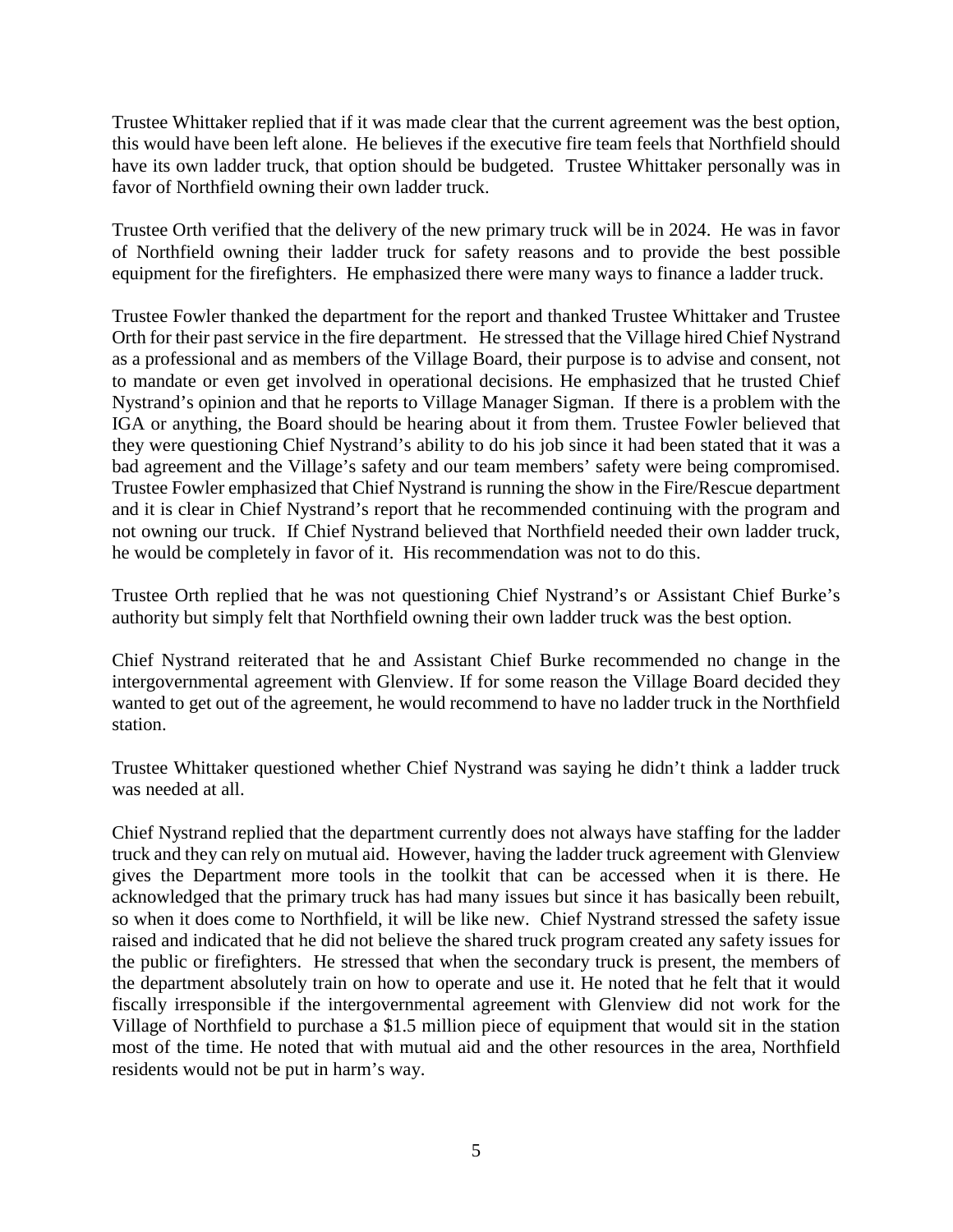Trustee Whittaker stated that he felt the IGA with Glenview was not working because of the issues with the truck.

Chief Nystrand stated that the IGA with Glenview worked well because even if the secondary truck is not in Northfield, the Village of Glenview is still responding with a ladder truck and firefighters. The primary truck does need more routine maintenance, because of how Glenview runs the ladder truck with their ambulance calls. However, that maintenance can be scheduled, and we have always been able to avoid having no truck in service.

Trustee Dinges believed that the Village Board benefited from approximately one-third of its trustees who have worked in public safety and their wisdom. He felt that Northfield was growing and people were building larger houses, so it is good to have conversations about the ideal way to protect the town from a fire safety perspective and maybe more investments need to be made. He asked if starting from scratch, ideally what equipment would be needed to best protect the residents of Northfield.

Chief Nystrand replied that he would keep the existing equipment, including the ladder truck program with Glenview. He noted that there would be no benefit in increasing equipment without also being able to increase the staffing levels to operate it. He noted staffing has been a challenge, especially with COVID.

Trustee Orth emphasized that he was not questioning the operation of the department but just wanted the best equipment for the department. He inquired if Northfield had ownership of the reserve truck.

Assistant Chief Burke responded that Northfield has the first right to purchase. Trustee Fowler noted that Northfield owns 10% of it.

Trustee Orth thought it would be good to break the agreement and have Northfield purchase the reserve truck to have in their station.

Trustee Fowler countered that when that reserve truck wears out, the Village would have to purchase a \$1.5 million truck in approximately ten years.

Trustee Orth replied that the Village could budget for this.

Trustee Whittaker said that if Chief Nystrand believes that the current intergovernmental agreement with Glenview is the best choice, then that should be honored.

Trustee Fowler believed the best option was to have no change in the IGA with Glenview.

Trustee Dinges thought the best option was to have no change in the IGA with Glenview.

Trustee Whittaker stated that he would love to see Northfield have their own ladder truck but respected Chief Nystrand's belief that the current IGA with Glenview is the best choice at this time.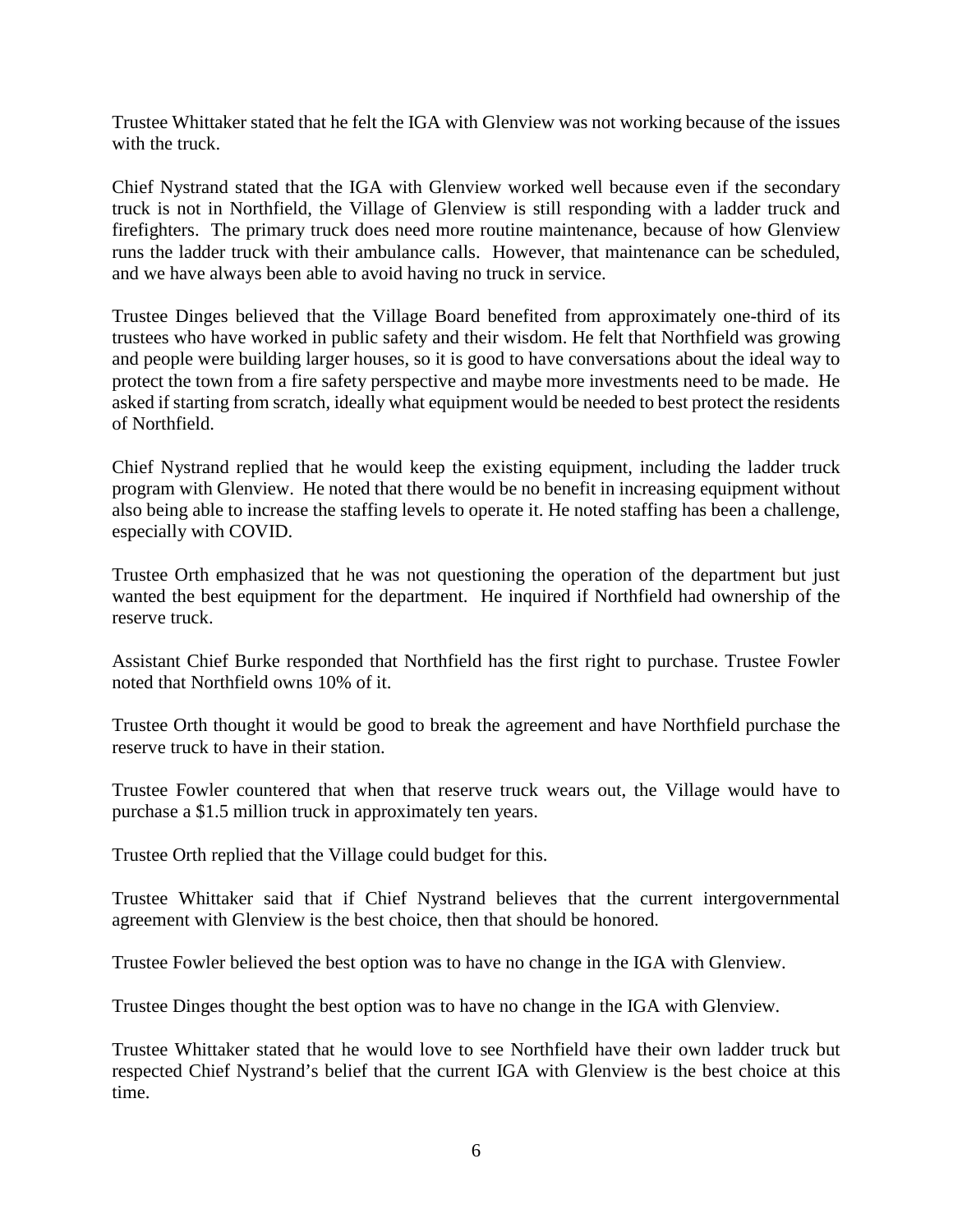Trustee Galin thought the best option was to have no change in the IGA with Glenview. He believed it would be prudent to have periodic updates on the status of the trucks.

Trustee Mendrek stated the best option was to have no change in the IGA with Glenview.

Trustee Orth thought it best to work out a way for Northfield to obtain their own ladder truck.

President Lungmus thanked Chief Nystrand and Assistant Chief Burke for their time and thorough report. He noted that staff should continue to monitor the reliability of the trucks and let the Board know if they have any future concerns. He thought the IGA with Glenview made a lot of sense from a cost-benefit standpoint and should be continued.

### **Review and discussion on outdoor dining codes and process**

Village Manager Sigman noted that Trustees Dinges, Whittaker, Orth, and Galin had requested that the outdoor dining codes and the process be placed on this agenda. Village Manager Sigman remarked that Northfield's Zoning Code requires a Special Use for outdoor seating. During the pandemic, pursuant to the Illinois Governor's Executive Order and the Village's Executive Order on COVID, the Village President was able to grant temporary accommodations until the State allowed restaurants to operate at full capacity. President Frazier did so in accordance with the application, hold harmless agreement, and program guide. These documents noted that upon expiration of the State's restrictions on capacity, the use of parking lots or other areas for temporary outdoor dining was to cease, barriers were to be removed, and all areas used for temporary outdoor dining were to return to their original use. Without those emergency orders, restaurants either need to go through the Special Use process or the Board will have to amend the zoning code to change outdoor seating to a permitted use.

Trustee Whittaker remarked that COVID is still here, numbers are on the rise again, and many people are more comfortable eating outside. He was under the impression that this was a oneyear fix to help restaurants and then COVID will be more in control. He inquired what options were available to accommodate the businesses most easily and temporarily to allow outdoor dining for the upcoming summer.

President Lungmus believed the Board should think about the outdoor dining processes going forward. He felt that restaurants should be allowed to keep their outdoor dining in place as a temporary grace period, while they are in the process of obtaining Special Use. He believed the Special Use process was still the best approach for the Village as it takes into consideration how each restaurant's outdoor dining impacted parking, traffic, surrounding businesses, security, and life-safety issues.

Trustee Whittaker inquired if the safety/security issues from outdoor dining were already addressed during COVID.

President Lungmus replied that it was an emergency order and at the time, people were not allowed to dine inside so there were fewer cars and people. At that point, the Village was doing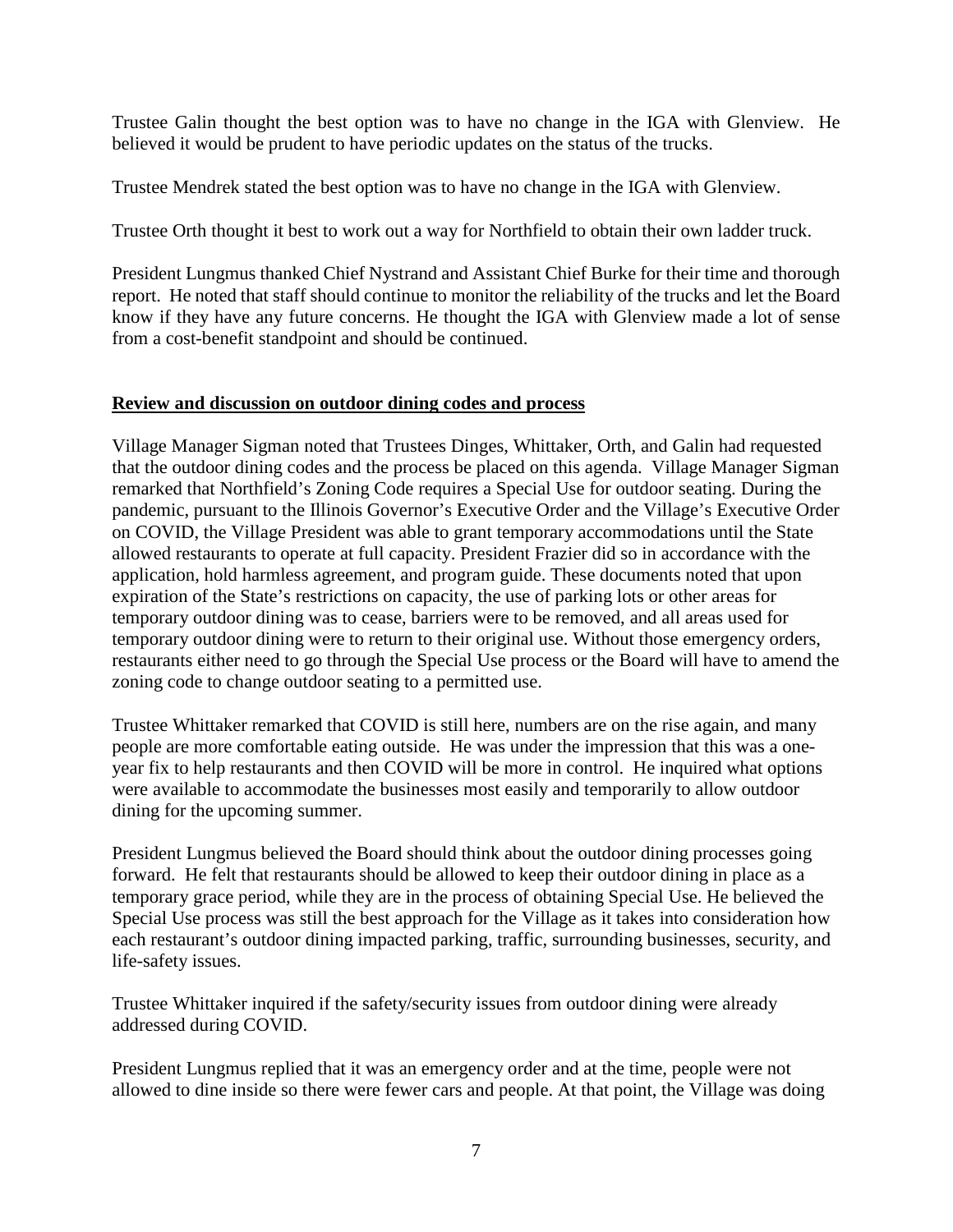its best to allow businesses to simply conduct business.

Trustee Fowler noted how outdoor dining flourishes in other towns and cities. However, he felt that the Village allowing outdoor dining as a Special Use was the right approach and that having each case vetted by the Plan and Zoning Commission was appropriate.

Village Manager Sigman reinforced that once a restaurant obtained a Special Use allowing outdoor dining, this would go on forever as long as they met the stated Special Use conditions. These are not one-year approvals. When Northfield was under local and state emergency orders and there was limited occupancy inside restaurants, this gave the Village President the legal right to suspend the zoning code and Special Use process to allow outdoor dining. Based on the required process to amend the zoning code, it will actually be quicker for restaurants to go through the Special Use process. Staff advised our businesses of that and noted three restaurants are currently in that process and scheduled for a June hearing.

President Lungmus remarked that the process also gives surrounding businesses a chance to attend the P&Z meetings and raise concerns over any potential impacts on their parking or business.

Trustee Orth clarified that the only time a Special Use changes would be if the ownership was modified and they would need to reapply.

Village Manager Sigman commented that any new owners would need to reapply to ensure they understand the terms and conditions of the Special Use. She asked Village Attorney Hill if there were any legal issues in allowing the restaurants to continue operating their outdoor dining while they are going through the Special Use process.

Village Attorney Hill replied that he did not have a problem with that type of temporary setup. He noted that he would have a problem with a declaration allowing all Northfield restaurants to have outdoor dining for the entire warm weather season.

Trustee Dinges said that he welcomed hearing from the local restaurants and businesses. He noted that the Village Manager granted Taco Nano a 2-week special event permit for Cinco de Mayo. He inquired if a series of 2-week special event permits could be issued to these restaurants.

Village Manager Sigman replied that the code limits her ability to grant these to no more than 2, two-week permits a year.

Trustee Dinges remarked that he wanted Northfield to be a good partner for businesses. He felt that the Northfield Restaurant's request for outdoor dining was reasonable since they would be using their own parking spaces and sidewalk, and there is ample parking around it.

Trustee Mendrek stated that as a former long-time member of the Plan & Zoning Commission, the Village could not make blanket changes to a location without considering how it impacts the other surrounding businesses, as well as the Village as a whole. That is the reasoning behind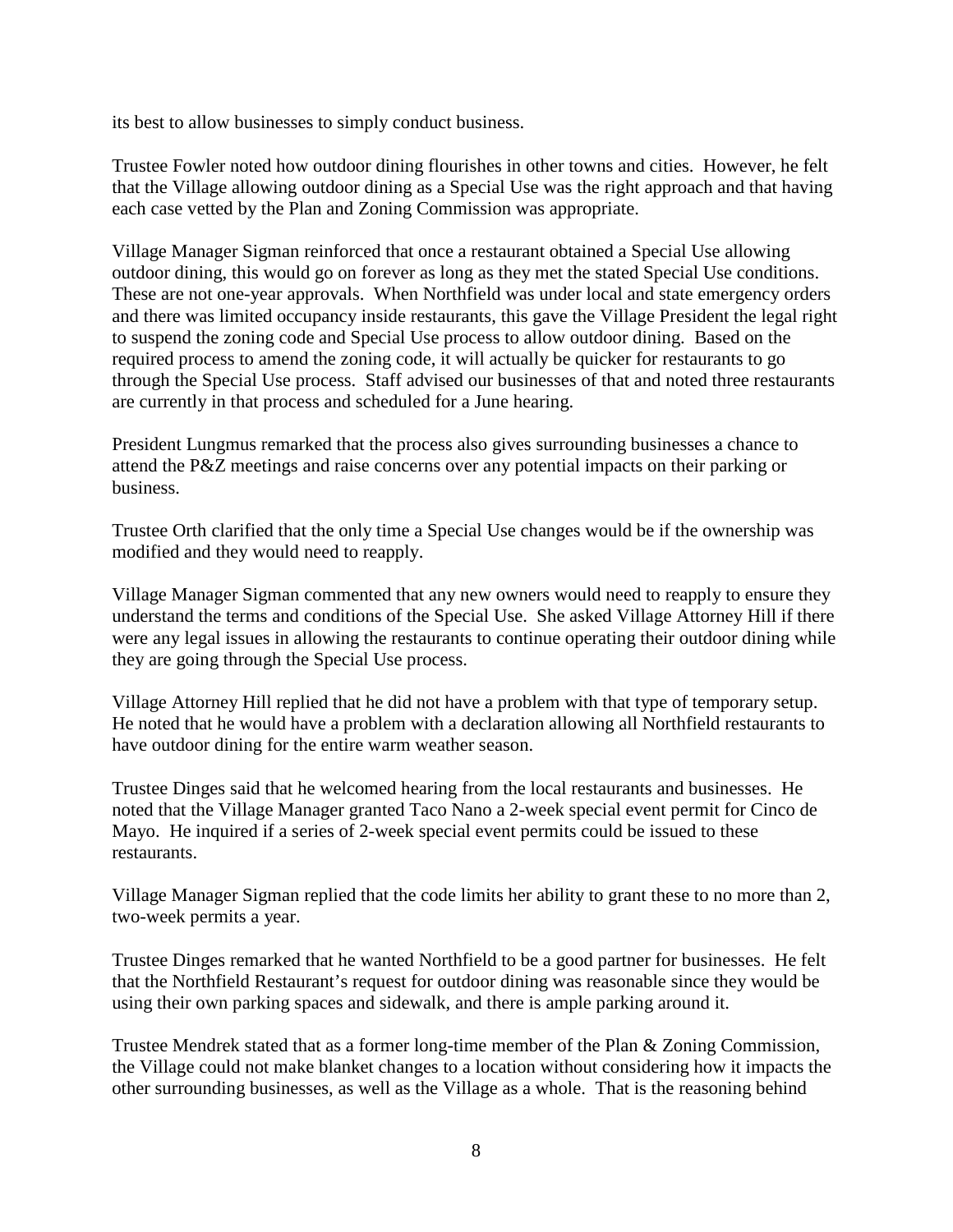Special Uses and the purpose of the Plan & Zoning Commission.

Community Development Director Gutierrez stated that Taco Inn, Happ Inn, and Stormy's had applied for a Special Use to allow outdoor dining.

Trustee Dinges thought the Village was sending the wrong message to local businesses such as the Northfield Restaurant when making them go through the expensive, onerous Special Use process. He thought outdoor dining projects a positive vibe to the community and that the Board should make it as easy as possible.

President Lungmus agreed that outdoor dining was a good thing but stressed the process and the need to make sure it is done right.

Bob Lopatin, from the Happ Inn and Taco Nano, thanked the Village for allowing outdoor dining during COVID and stated that outdoor dining has become extremely popular. Most of their competition comes from Wilmette where outdoor dining is prevalent. In Wilmette, they have to go through and submit plans to an Architectural Review Committee, not a Special Use, to get approval for outdoor dining. It is a 10-15 day process and costs \$50. He stressed that most of the outdoor dining in Northfield happened after the retail stores closed so taking up parking spots was not much of an issue for the surrounding businesses.

President Lungmus noted that Wilmette has done a beautiful job and their sidewalks are wide enough to accommodate tents and tables outside. He stated that unfortunately, Northfield does not have the same amount of room on their sidewalks.

Village Manager Sigman reiterated that the process to change the code to allow outdoor dining as a permitted use, would take an amendment to the zoning code and that process will take several months to complete. For this year's season, staff encouraged businesses to apply for a Special Use to expedite the process because they can get approval for outdoor dining by the third week in June.

Trustee Fowler remarked that each community is unique and that he had not seen any outdoor dining in parking spaces in Wilmette. He believed that the Special Use process was prudent in the Village of Northfield to ensure safety, especially when outdoor dining within parking lots was involved.

Trustee Dinges stated he was in favor of whatever helped Northfield's businesses as quickly as possible and at a low cost. He was disappointed that the needs of the Northfield Restaurant were not met.

Trustee Whittaker noted that he was in favor of the temporary grace period but thought it was important for Plan & Zoning to address the conditions of a Special Use allowing outdoor dining.

Trustee Galin was in favor of the temporary grace period and the Special Use process to address specific issues individually. This and other possible changes to the zoning code could be discussed when that chapter is updated to reflect the new comprehensive plan.